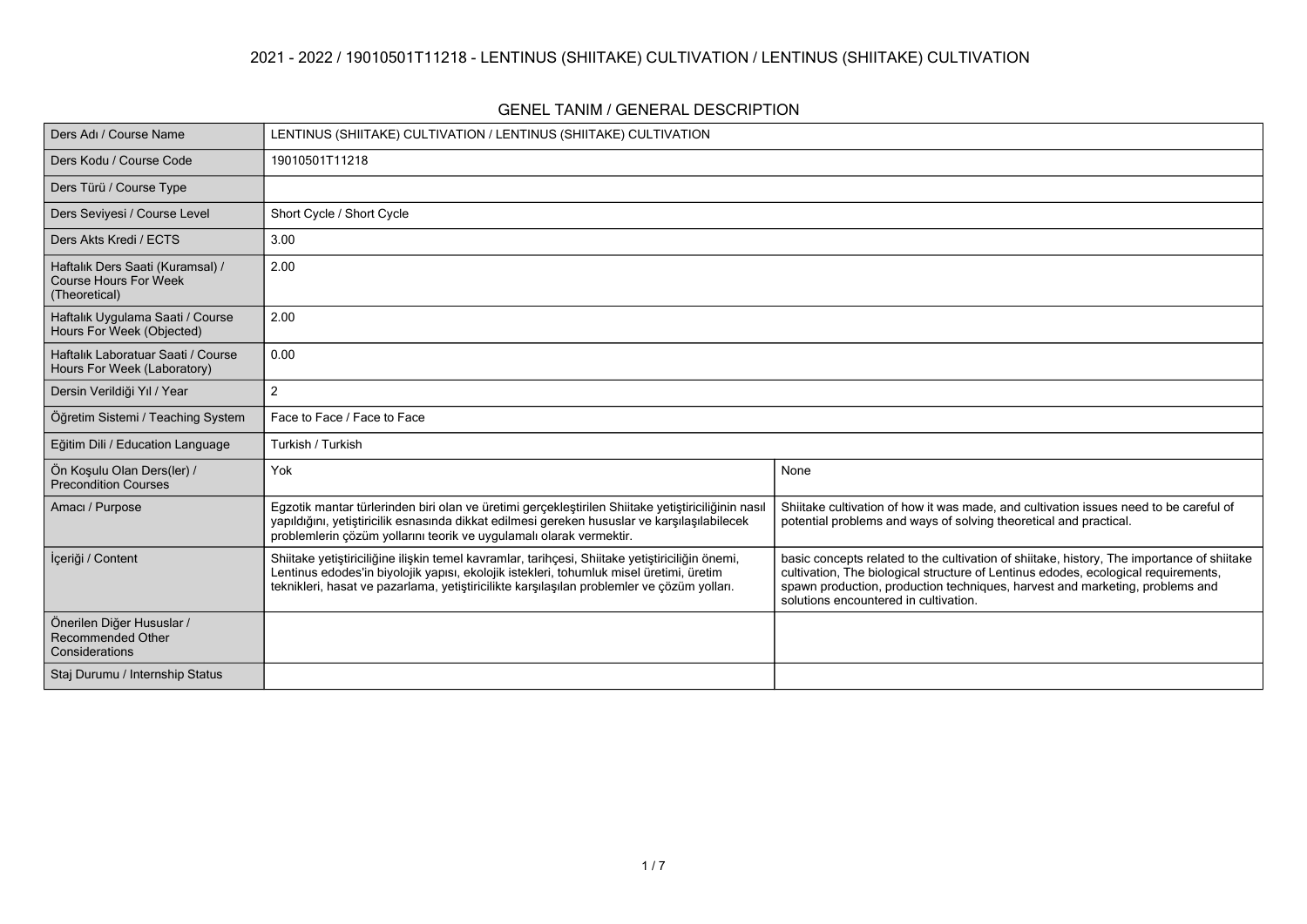| Kitabı / Malzemesi / Önerilen<br>Kaynaklar / Books / Materials /<br>Recommended Reading | Anonymous, 2005. Shiitake Cultivation, Mushroom Growers Handbook 2, MushWorld.<br>ISSN 1739-1377<br>İlbay, M.E., 2000, Kültürü Yapılan Yenilebilir Mantarlar, Türkiye VI. Yemeklik Mantar<br>Kongresi, 20-22 Eylül 2000, Bergama-İzmir, 1-41.<br>Kaul, T.N., 1997, Introduction to Mushroom Science (Systematics). ISBN: 1-886106-85-9.<br>Oei, P., 1996, Mushroom Cultivation (with Special Emphasis on Appropriate Techniques<br>for Developing Countries), ISBN: 90-70857-36-7.<br>Stamets, P. and Chilton, J.S., 1983. The Mushroom Cultivator. A practical guide to<br>growing mushrooms at home. ISBN 978-0-9610798-0-2. Agarican Pres.<br>Stamets, P., 2000. Growing gourmet and medicinal mushrooms. ISBN 1-58008-175-4.<br>third edition Ten Speed Press.<br>Royse, D.J., 2003, Cultivation of Oyster Mushrooms, College of Agricultural Sciences<br>Agricultural Research and Cooperative Extension, The Pennsylvania State University.<br>Van Griensven, L.J.L.D. 1988, The Cultivation of Mushrooms, ISBN: 0951395904.<br>Van Griensven, L.J.L.D, 2000, Science and Cultivation of Edible Fungi, ISBN: 90 5809 143 | Anonymous, 2005. Shiitake Cultivation, Mushroom Growers Handbook 2, MushWorld.<br>ISSN 1739-1377.<br>İlbay, M.E., 2000, Kültürü Yapılan Yenilebilir Mantarlar, Türkiye VI. Yemeklik Mantar<br>Kongresi, 20-22 Eylül 2000, Bergama-İzmir, 1-41.<br>Kaul, T.N., 1997, Introduction to Mushroom Science (Systematics). ISBN: 1-886106-<br>85-9.<br>Oei, P., 1996, Mushroom Cultivation (with Special Emphasis on Appropriate<br>Techniques for Developing Countries), ISBN: 90-70857-36-7.<br>Stamets, P. and Chilton, J.S., 1983. The Mushroom Cultivator. A practical guide to<br>growing mushrooms at home. ISBN 978-0-9610798-0-2. Agarican Pres.<br>Stamets, P., 2000. Growing gourmet and medicinal mushrooms. ISBN 1-58008-175-4.<br>third edition Ten Speed Press.<br>Royse, D.J., 2003, Cultivation of Oyster Mushrooms, College of Agricultural Sciences<br>Agricultural Research and Cooperative Extension, The Pennsylvania State University.<br>Van Griensven, L.J.L.D, 1988, The Cultivation of Mushrooms, ISBN: 0 9513959 0 4.<br>Van Griensven, L.J.L.D. 2000, Science and Cultivation of Edible Fungi, ISBN: 90 5809<br>143 0. |
|-----------------------------------------------------------------------------------------|--------------------------------------------------------------------------------------------------------------------------------------------------------------------------------------------------------------------------------------------------------------------------------------------------------------------------------------------------------------------------------------------------------------------------------------------------------------------------------------------------------------------------------------------------------------------------------------------------------------------------------------------------------------------------------------------------------------------------------------------------------------------------------------------------------------------------------------------------------------------------------------------------------------------------------------------------------------------------------------------------------------------------------------------------------------------------------------------------------------------------------|----------------------------------------------------------------------------------------------------------------------------------------------------------------------------------------------------------------------------------------------------------------------------------------------------------------------------------------------------------------------------------------------------------------------------------------------------------------------------------------------------------------------------------------------------------------------------------------------------------------------------------------------------------------------------------------------------------------------------------------------------------------------------------------------------------------------------------------------------------------------------------------------------------------------------------------------------------------------------------------------------------------------------------------------------------------------------------------------------------------------------------------------|
| Öğretim Üyesi (Üyeleri) / Faculty<br>Member (Members)                                   | Dr. Mehmet CETIN                                                                                                                                                                                                                                                                                                                                                                                                                                                                                                                                                                                                                                                                                                                                                                                                                                                                                                                                                                                                                                                                                                               |                                                                                                                                                                                                                                                                                                                                                                                                                                                                                                                                                                                                                                                                                                                                                                                                                                                                                                                                                                                                                                                                                                                                              |

# **ÖĞRENME ÇIKTILARI / LEARNING OUTCOMES**

| Shiitake yetiştiriciliğinin önemini kavrayabilme               | To understand the importance of growing shiitake          |
|----------------------------------------------------------------|-----------------------------------------------------------|
| Shiitake üretim tekniklerini hatırlayabilme                    | To be able to remember Shiitake production techniques     |
| Shiitake isteklerine uygun kompost hazırlayabilme              | To prepare compost accordance with Shiitake request       |
| Shiitake yetiştiriciliğinde karşılaşılan problemleri çözebilme | To solve problems encountered in the cultivation Shiitake |

**HAFTALIK DERS İÇERİĞİ / DETAILED COURSE OUTLINE**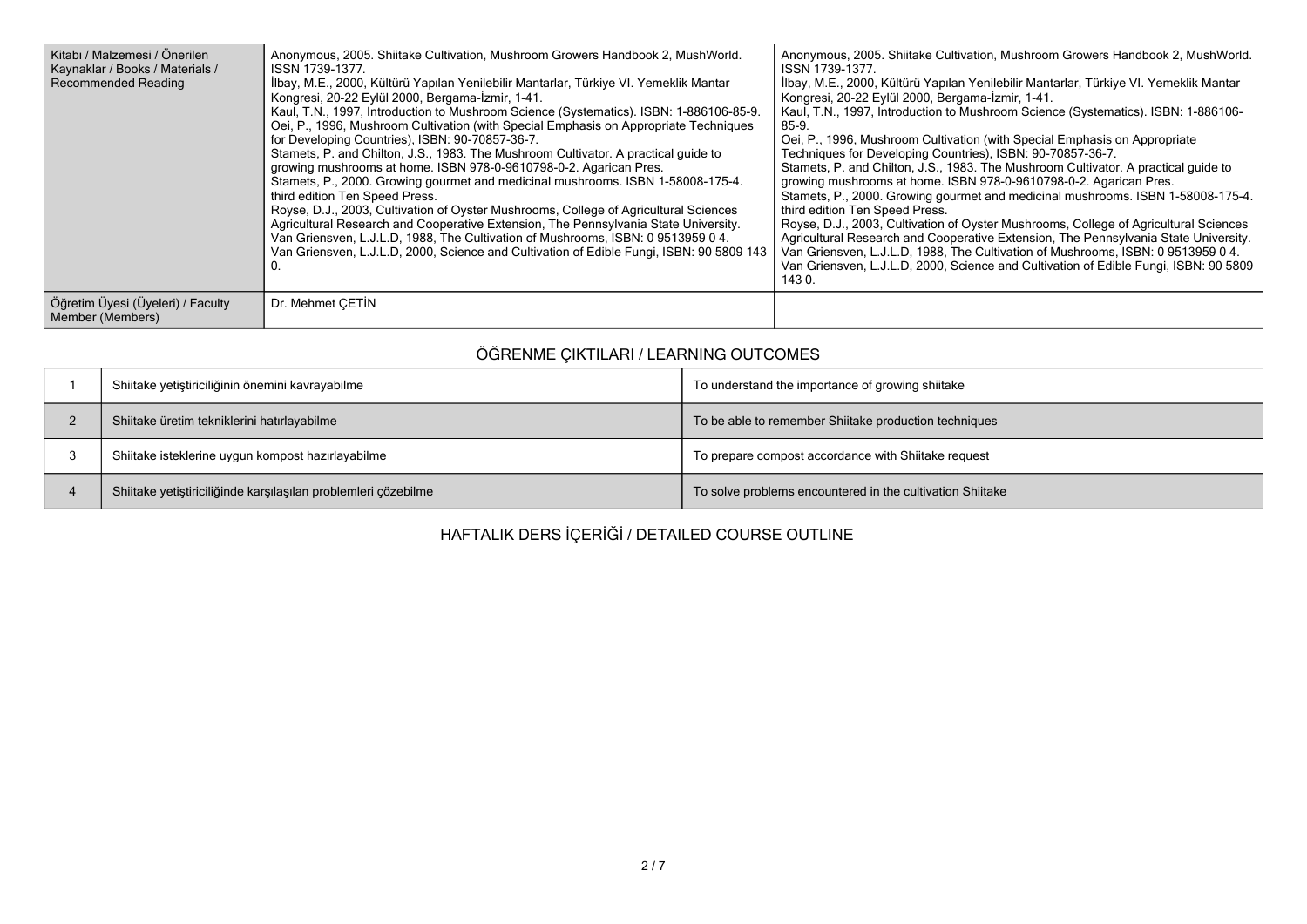|                | Hafta / Week                                                                                 |          |     |                                                                |                           |  |  |  |
|----------------|----------------------------------------------------------------------------------------------|----------|-----|----------------------------------------------------------------|---------------------------|--|--|--|
|                | Teorik Dersler / Theoretical                                                                 | Uygulama | Lab | Öğretim Yöntem ve<br>Teknikleri/Teaching Methods<br>Techniques | Ön Hazırlık / Preliminary |  |  |  |
| $\mathbf{1}$   | Dersin gerekçesi ve önemi- Dersin kural ve gerekleri                                         |          |     |                                                                |                           |  |  |  |
|                | Rationale and importance of the course - Rules and requirements of<br>the course             |          |     |                                                                |                           |  |  |  |
|                | Teorik Dersler / Theoretical                                                                 | Uygulama | Lab | Öğretim Yöntem ve<br>Teknikleri/Teaching Methods<br>Techniques | Ön Hazırlık / Preliminary |  |  |  |
| $\overline{2}$ | Shiitake yetiştiriciliğine ilişkin temel kavramlar, Shiitake<br>yetiştiriciliğinin tarihçesi |          |     |                                                                |                           |  |  |  |
|                | Basic concepts of shiitake cultivation, history of shiitake cultivation                      |          |     |                                                                |                           |  |  |  |
|                | Teorik Dersler / Theoretical                                                                 | Uygulama | Lab | Öğretim Yöntem ve<br>Teknikleri/Teaching Methods<br>Techniques | Ön Hazırlık / Preliminary |  |  |  |
| 3              | Shiitake yetiştiriciliğinin önemi, Lentinus biyolojik yapısı                                 |          |     |                                                                |                           |  |  |  |
|                | The importance of shiitake cultivation, Lentinus biological structure                        |          |     |                                                                |                           |  |  |  |
|                | <b>Teorik Dersler / Theoretical</b>                                                          | Uygulama | Lab | Öğretim Yöntem ve<br>Teknikleri/Teaching Methods<br>Techniques | Ön Hazırlık / Preliminary |  |  |  |
| $\overline{4}$ | Shiitake tohumluk misel üretimi                                                              |          |     |                                                                |                           |  |  |  |
|                | Shiitake spawn production                                                                    |          |     |                                                                |                           |  |  |  |
| 5              | Teorik Dersler / Theoretical                                                                 | Uygulama | Lab | Öğretim Yöntem ve<br>Teknikleri/Teaching Methods<br>Techniques | Ön Hazırlık / Preliminary |  |  |  |
|                | Shiitake tohumluk misel üretimi                                                              |          |     |                                                                |                           |  |  |  |
|                | Shiitake spawn production                                                                    |          |     |                                                                |                           |  |  |  |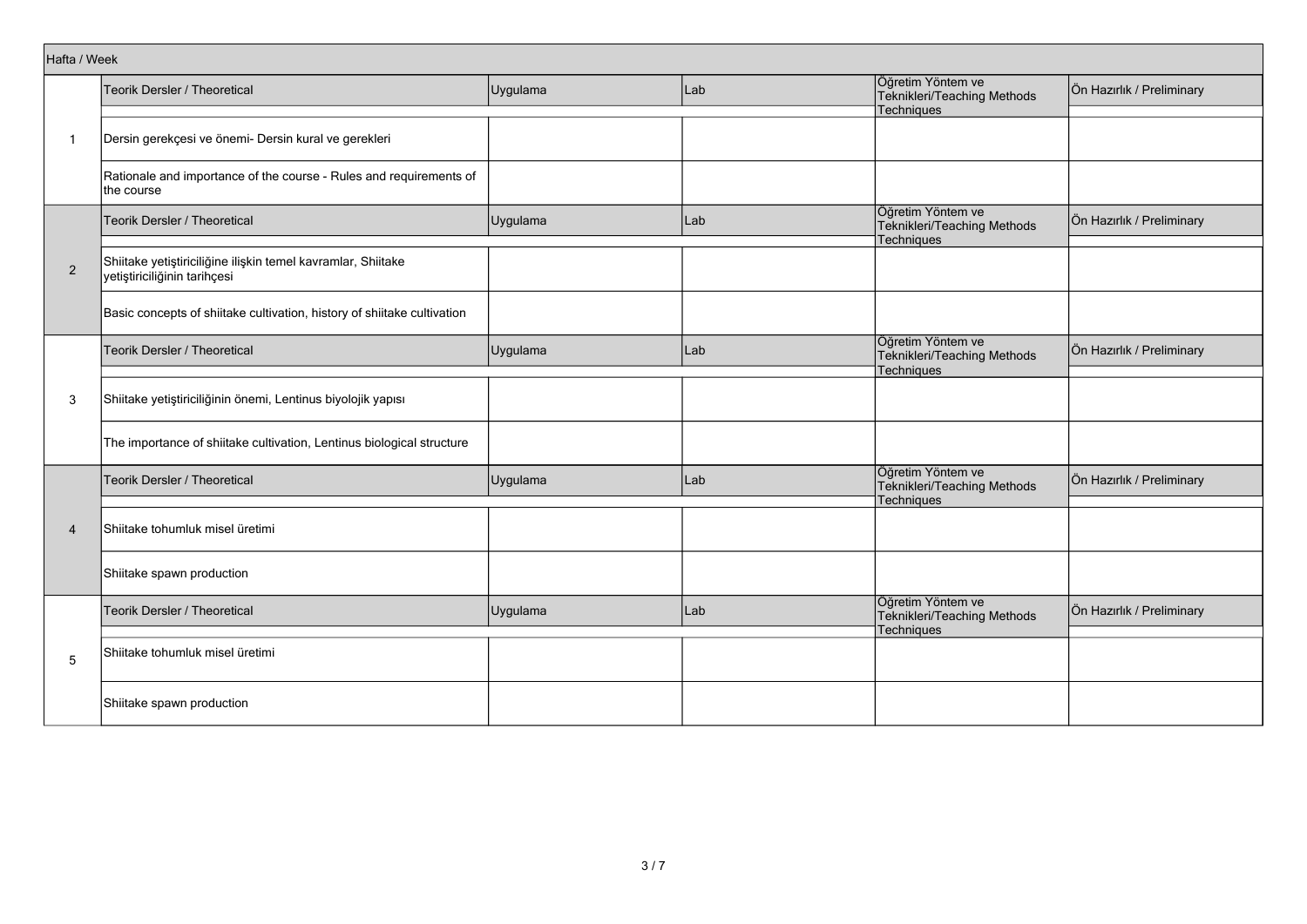|                | Teorik Dersler / Theoretical                                | Uygulama | Lab | Öğretim Yöntem ve<br>Teknikleri/Teaching Methods<br>Techniques        | Ön Hazırlık / Preliminary |
|----------------|-------------------------------------------------------------|----------|-----|-----------------------------------------------------------------------|---------------------------|
| 6              | Shiitake Üretim Teknikleri (Kütük üzerinde yetiştiriciliği) |          |     |                                                                       |                           |
|                | Shiitake Production Techniques (Log on farming)             |          |     |                                                                       |                           |
|                | Teorik Dersler / Theoretical                                | Uygulama | Lab | Öğretim Yöntem ve<br>Teknikleri/Teaching Methods<br>Techniques        | Ön Hazırlık / Preliminary |
| $\overline{7}$ | Shiitake Üretim Teknikleri (Kütük üzerinde yetiştiriciliği) |          |     |                                                                       |                           |
|                | Shiitake Production Techniques (Log on farming)             |          |     |                                                                       |                           |
|                | Teorik Dersler / Theoretical                                | Uygulama | Lab | Öğretim Yöntem ve<br>Teknikleri/Teaching Methods<br>Techniques        | Ön Hazırlık / Preliminary |
| 8              | Vize Sınavı                                                 |          |     |                                                                       |                           |
|                | Midterm Exam                                                |          |     |                                                                       |                           |
|                | Teorik Dersler / Theoretical                                | Uygulama | Lab | Öğretim Yöntem ve<br>Teknikleri/Teaching Methods<br><b>Techniques</b> | Ön Hazırlık / Preliminary |
| 9              | Shiitake Üretim Teknikleri (Torba kültürü)                  |          |     |                                                                       |                           |
|                | Shiitake Production Techniques (Bag culture)                |          |     |                                                                       |                           |
|                | Teorik Dersler / Theoretical                                | Uygulama | Lab | Öğretim Yöntem ve<br>Teknikleri/Teaching Methods<br>Techniques        | Ön Hazırlık / Preliminary |
| 10             | Shiitake Üretim Teknikleri (Torba kültürü)                  |          |     |                                                                       |                           |
|                | Shiitake Production Techniques (Bag culture)                |          |     |                                                                       |                           |
|                | Teorik Dersler / Theoretical                                | Uygulama | Lab | Öğretim Yöntem ve<br>Teknikleri/Teaching Methods<br>Techniques        | Ön Hazırlık / Preliminary |
| 11             | Shiitake Üretim Teknikleri (Torba kültürü)                  |          |     |                                                                       |                           |
|                | Shiitake Production Techniques (Bag culture)                |          |     |                                                                       |                           |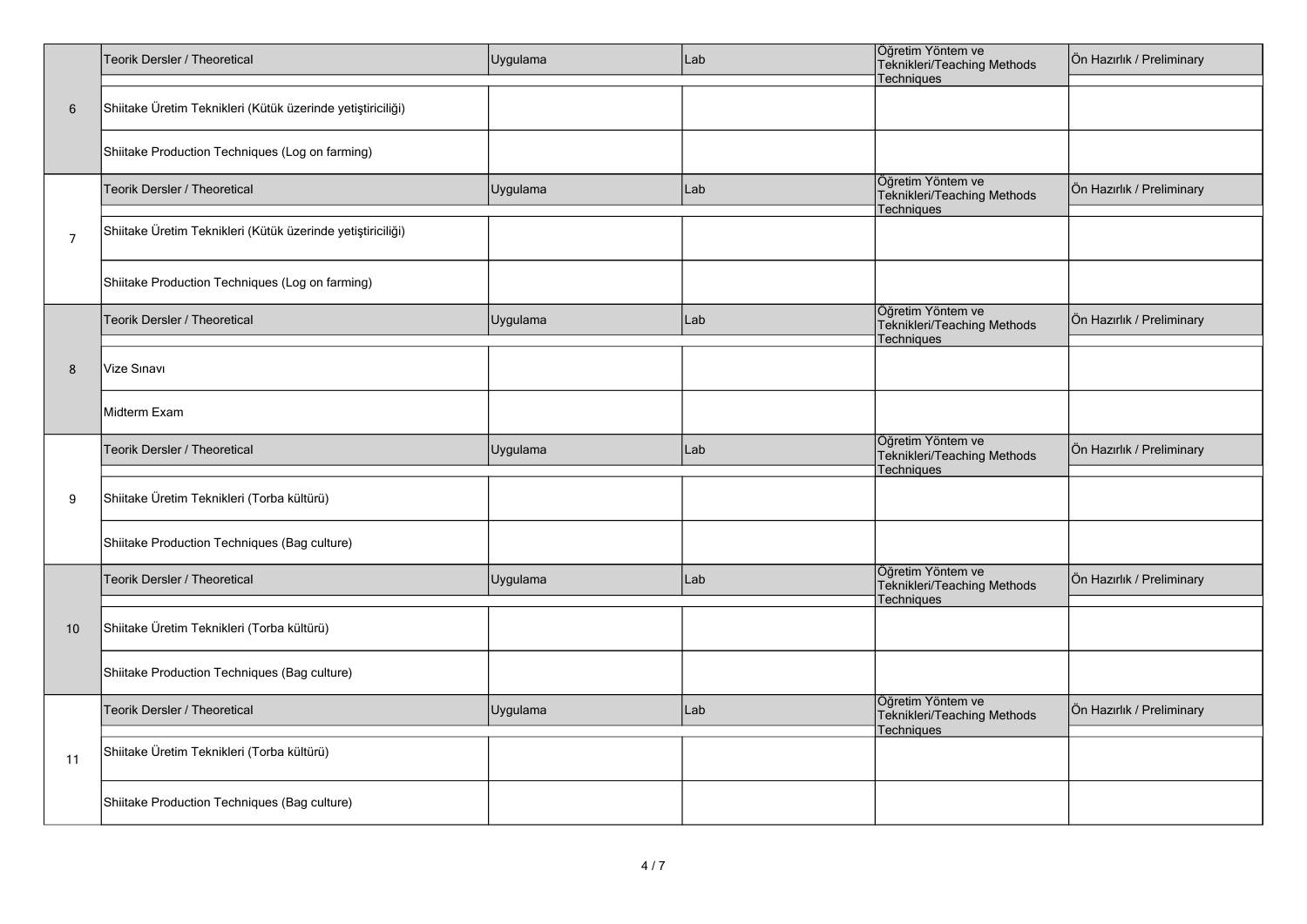|    | Teorik Dersler / Theoretical                       | Uygulama | Lab | Öğretim Yöntem ve<br>Teknikleri/Teaching Methods               | Ön Hazırlık / Preliminary |
|----|----------------------------------------------------|----------|-----|----------------------------------------------------------------|---------------------------|
| 12 | Hastalık ve Zararlılarla Mücadele                  |          |     | Techniques                                                     |                           |
|    | Diseases and Pests                                 |          |     |                                                                |                           |
|    | Teorik Dersler / Theoretical                       | Uygulama | Lab | Öğretim Yöntem ve<br>Teknikleri/Teaching Methods               | Ön Hazırlık / Preliminary |
| 13 | Hastalık ve Zararlılarla Mücadele                  |          |     | Techniques                                                     |                           |
|    | Diseases and Pests                                 |          |     |                                                                |                           |
| 14 | <b>Teorik Dersler / Theoretical</b>                | Uygulama | Lab | Öğretim Yöntem ve<br>Teknikleri/Teaching Methods               | Ön Hazırlık / Preliminary |
|    | Hasat ve Pazarlama                                 |          |     | Techniques                                                     |                           |
|    | Harvesting and Marketing                           |          |     |                                                                |                           |
|    | Teorik Dersler / Theoretical                       | Uygulama | Lab | Öğretim Yöntem ve<br>Teknikleri/Teaching Methods<br>Techniques | Ön Hazırlık / Preliminary |
| 15 | Shiitake Üretim Yerlerinin Yapısal Özellikleri     |          |     |                                                                |                           |
|    | Structural Properties of Shiitake Production Sites |          |     |                                                                |                           |
| 16 | Teorik Dersler / Theoretical                       | Uygulama | Lab | Öğretim Yöntem ve<br>Teknikleri/Teaching Methods<br>Techniques | Ön Hazırlık / Preliminary |
|    | Final Sinavi                                       |          |     |                                                                |                           |
|    | Final Exam                                         |          |     |                                                                |                           |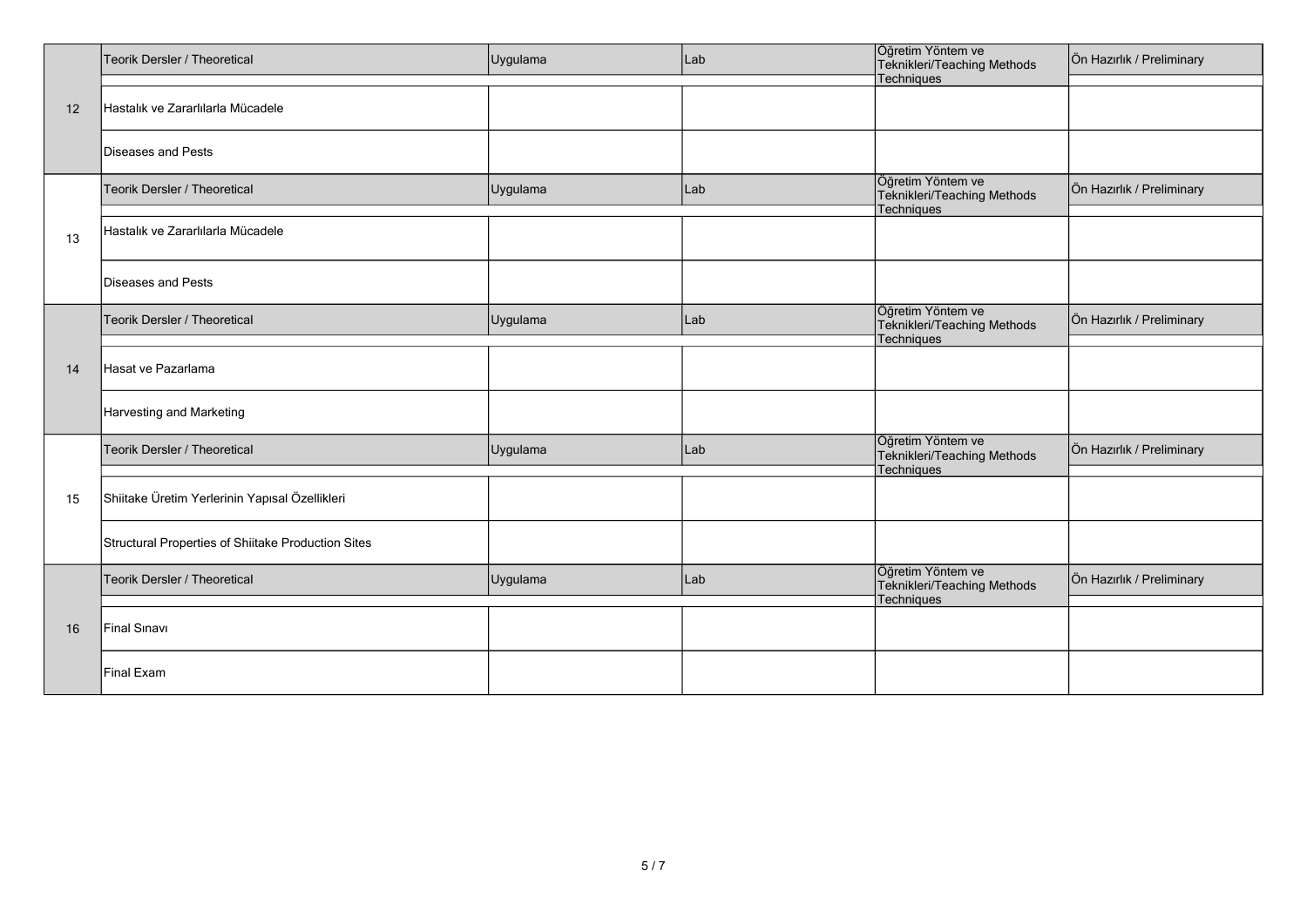### **DEĞERLENDİRME / EVALUATION**

| Yarıyıl (Yıl) İçi Etkinlikleri / Term (or Year) Learning Activities |  | Katkı Yüzdesi /<br>Percentage of<br>Contribution (%) |
|---------------------------------------------------------------------|--|------------------------------------------------------|
| Ara Sinav / Midterm Examination                                     |  | 100                                                  |
| Toplam / Total:                                                     |  | 100                                                  |
| Başarı Notuna Katkı Yüzdesi / Contribution to Success Grade(%):     |  | 40                                                   |

| Sayı/<br>Number                                                 | Katkı Yüzdesi /<br>Percentage of<br>Contribution (%) |  |  |
|-----------------------------------------------------------------|------------------------------------------------------|--|--|
|                                                                 | 100                                                  |  |  |
|                                                                 | 100                                                  |  |  |
| Başarı Notuna Katkı Yüzdesi / Contribution to Success Grade(%): |                                                      |  |  |
|                                                                 |                                                      |  |  |

| Etkinliklerinin Başarı Notuna Katkı Yüzdesi(%) Toplamı / Total Percentage of Contribution (%) to Success Grade: |  | 10 <sup>C</sup> |
|-----------------------------------------------------------------------------------------------------------------|--|-----------------|
| Değerlendirme Tipi / Evaluation Type:                                                                           |  |                 |

# **İŞ YÜKÜ / WORKLOADS**

| Etkinlikler / Workloads                                                                                                                                                                            | Sayı /<br>Number | Süresi<br>(Saat) /<br><b>Duration</b><br>(Hours) | Toplam İş Yükü<br>(Saat) / Total<br>Work Load<br>(Hour) |  |  |  |
|----------------------------------------------------------------------------------------------------------------------------------------------------------------------------------------------------|------------------|--------------------------------------------------|---------------------------------------------------------|--|--|--|
| Ara Sinav / Midterm Examination                                                                                                                                                                    |                  | 1.00                                             | 1.00                                                    |  |  |  |
| Final Sinavi / Final Examination                                                                                                                                                                   |                  | 1.00                                             | 1.00                                                    |  |  |  |
| Derse Katılım / Attending Lectures                                                                                                                                                                 | 14               | 2.00                                             | 28.00                                                   |  |  |  |
| Uygulama/Pratik / Practice                                                                                                                                                                         | 14               | 2.00                                             | 28.00                                                   |  |  |  |
| Ara Sınav İçin Bireysel Çalışma / Individual Study for Mid term Examination                                                                                                                        |                  | 10.00                                            | 10.00                                                   |  |  |  |
| Final Sinavi içiin Bireysel Çalışma / Individual Study for Final Examination                                                                                                                       |                  | 15.00                                            | 15.00                                                   |  |  |  |
| Toplam / Total:                                                                                                                                                                                    | 32               | 31.00                                            | 83.00                                                   |  |  |  |
| Dersin AKTS Kredisi = Toplam İş Yükü (Saat) / 30.00 (Saat/AKTS) = 83.00/30.00 = 2.77 $\degree$ / Course ECTS Credit = Total Workload (Hour) / 30.00 (Hour / ECTS) = 83.00 / 30.00 = 2.77 $\degree$ |                  |                                                  |                                                         |  |  |  |